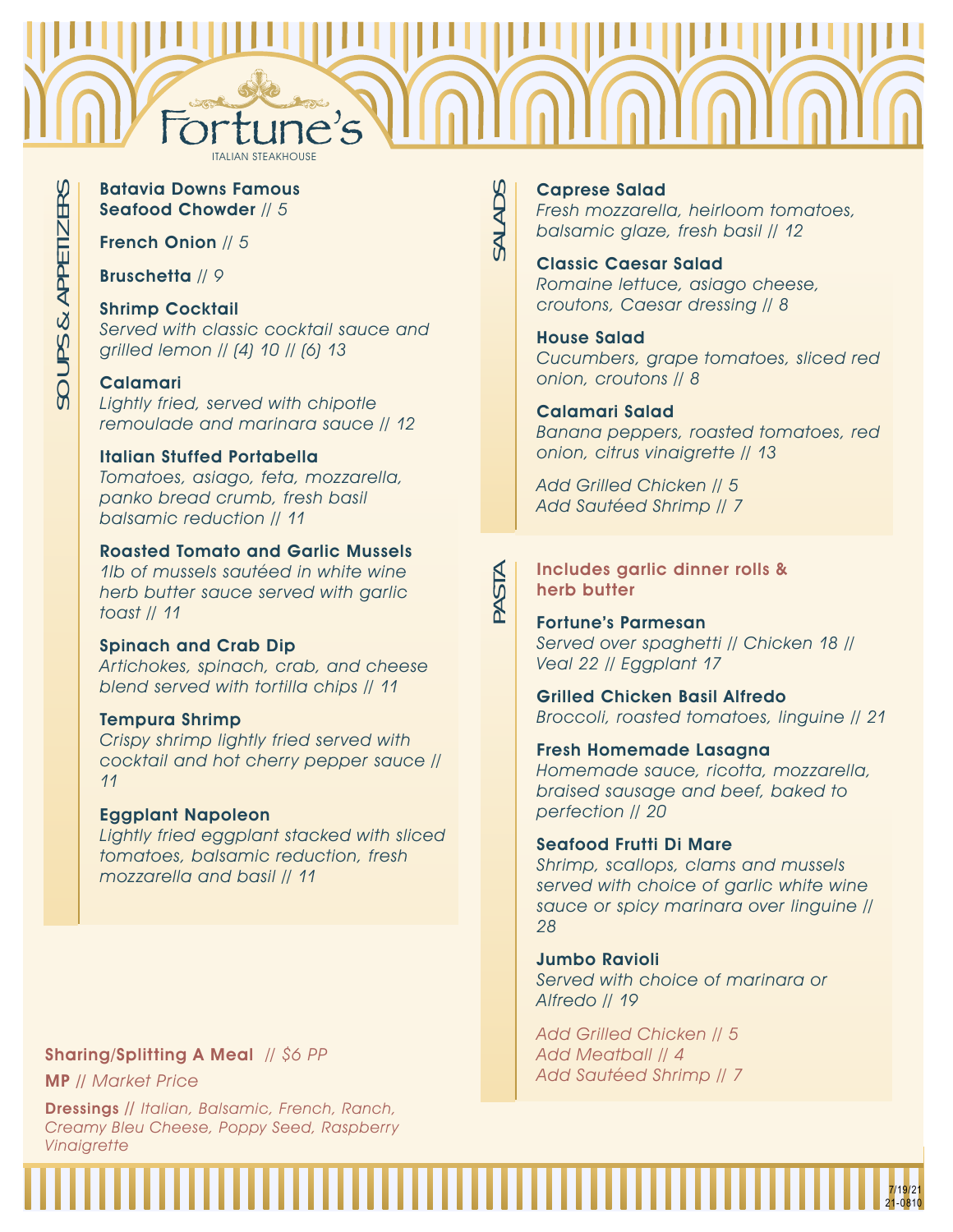# Fortune's

FRIDAY SPECIAL

RIDAY

SPECIAL

ENTR ÉES Includes garlic dinner rolls and herb butter. Choice of French fries, garlic mashed potatoes, baked potato, or wild rice pilaf

# Chicken French

Egg battered organic chicken breast and sherry lemon sauce // 21

# Chicken Marsala

Sautéed organic chicken breast, mushrooms, marsala wine, basil infused EVOO // 21

# 6oz Filet Mignon

Center cut filet of beef tenderloin and compound herb butter // MP

Cedar Plank Salmon Orange citrus glaze // 24

# Salmon Padella

EVOO, roasted tomatoes, kalamata olives, capers, garlic white wine sauce // 25

# Mediterranean Sea Bass

Roasted tomatoes, kalamata olives, basil infused EVOO, sautéed onion // 28

# Seafood Stuffed Haddock

Shrimp, scallops, and crab stuffing topped with lobster cream sauce // 21

20oz "Scotty K" Porterhouse Steak Best of both world's favorable strip and buttery tender filet. Served with steak fries // MP

# 12oz Center Cut NY Strip Steak // MP

12oz Black and Blue Strip Steak Cajun rub and melted bleu cheese // MP

16oz Delmonico Steak Hand cut rib eye topped with compound herb butter // MP

# Roasted Pork Tenderloin

Topped with port wine apple demi // 24

Choose from beer battered, breaded, cracker crust, Cajun, Italian bread crumbs, or lemon pepper

# Early Bird Fish 3–6pm

Includes coleslaw, French fries, home baked bread, and tartar // 11 Add Salad // 3

# Friday Fish 6–10pm

Includes house salad, garlic dinner rolls, herb butter, coleslaw, and tartar. Choice of French fries, garlic mashed potatoes, or baked potato // 14

Includes garlic dinner rolls and herb butter. Choice of French fries, garlic mashed potatoes, baked potato, or wild rice pilaf

# Prime Rib

Enjoy our slow roasted, mouth-watering prime rib that is crusted with herbs and garlic // 10oz Queen MP // 14oz King MP

House Salad // 3

Caesar Salad // 4

Baked Potato // 2

Garlic Mashed Potatoes // 2

Loaded Baked Potato // 4

Wild Rice Pilaf // 3

**Spaghetti** Marinara // 2

**Linguine** Alfredo // 3

Roasted Brussel Sprouts // 5

> 7/19/21 21-0810

**Battered** French Fries // 3 Vegetable Du Jour // 3

# Sharing/Splitting A Meal // \$6 PP

MP // Market Price

Dressings // Italian, Balsamic, French, Ranch, Creamy Bleu Cheese, Poppy Seed, Raspberry Vinaigrette



SID<sub>.</sub>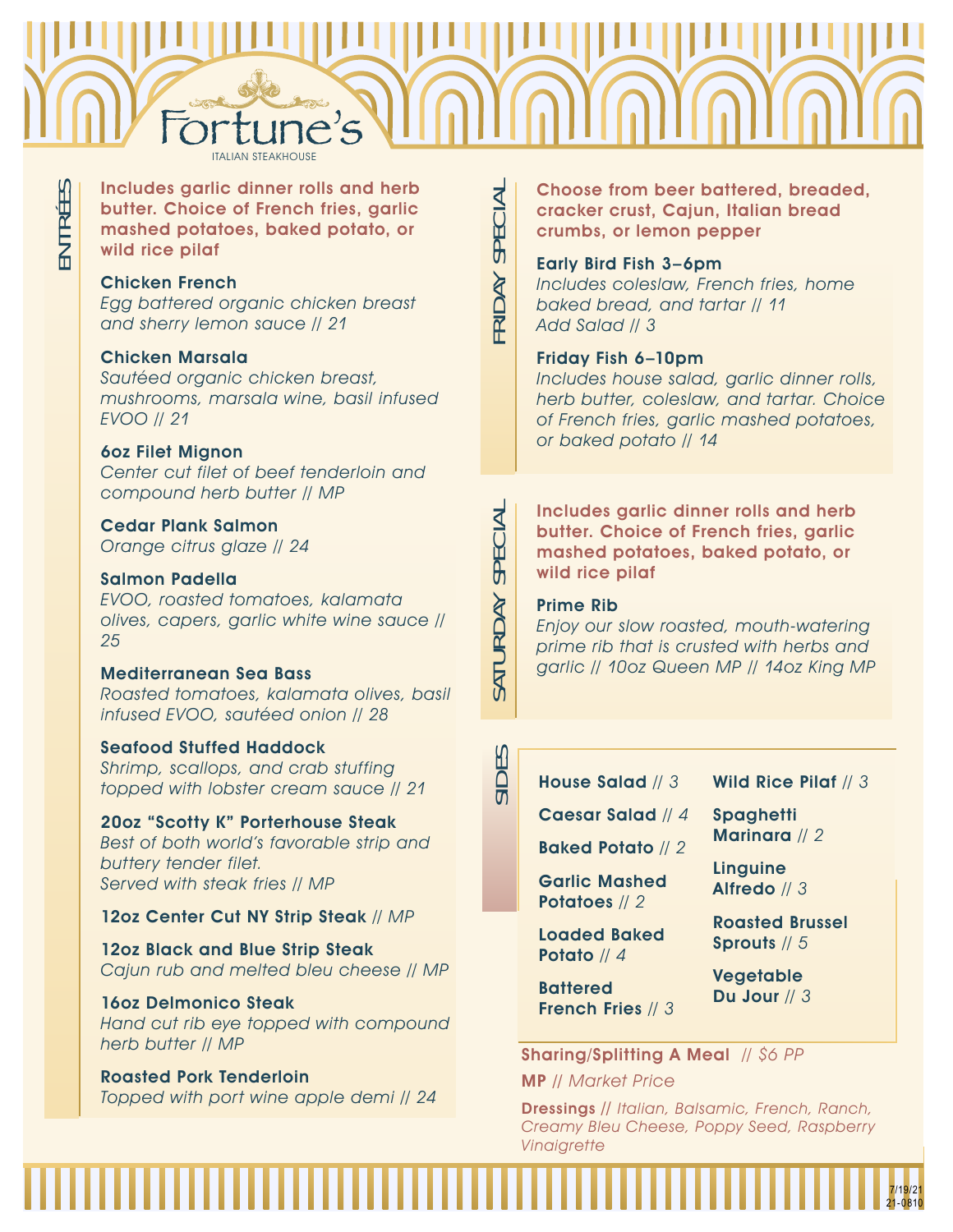# Fortune's WINE LIST

WHITE WINE

WHITE WINE

## Sangria Señor Sangria (Westchester CTY)

It's a unique blend of all natural fruit juices and premium red wine with nothing artificial added // G7 // B19

# Red Wine

Casa Larga Cabernet-Merlot (Monroe CTY) Dark berry, oak, & mineral aromas with a velvety palate // G9 // B23

# White Wine

Penguin Bay Moscato (Cayuga CTY) Lively, boasting lush aromas of peach & tropical fruit // G9 // B23

# Martini & Rossi (Italy)

The delicate flavors of peach, melon, apple, & grapefruit // Splits 7 Ĭ

# Lamarca Proseco (Italy)

Honeysuckle aroma that leads to flavors of apple & white peach // Splits 7

# Alfred Gratien Brut (France)

This French champagne boasts notes of sweet pastry, biscuit & orchard fruit that are followed by hints of citrus, white flowers, & fresh butter. It is clean & silky with small bubbles that are quick to rise to a fine mousse // B49

# Woodbridge White Zinfandel (CA)

"This white zinfandel is bright & crisp, making it an ideal wine to enjoy on a warm afternoon. With hints of citrus & juicy red fruit from a proprietary blend of grape varieties, the wine's fruity aromas & flavors come alive through watermelon & floral notes." // G7 // B19



# **Relax Riesling** (Germany)

Fermented slightly dry with wonderful fruity bouquet & intense flavors of apples & peaches with a hint of citrus // G10 // B30

# **Copper Ridge Pinot Grigio** (CA)

Delicately fragrant with a touch of floral nuance & a nice light lemon-citrus flavor // G6

# **Ecco Domani Pinot Grigio** (**Delle, Venezie, Italy**)

This Pinot Grigio is pale straw hue & has delicate floral aromas with a hint of citrus. On the palate the wine offers tropical fruit flavors & a crisp refreshing finish // G10 // B28

# **Chateau Batavia Downs Chardonnay** (CA)

This Chardonnay offers aromas of stone fruit & soft tropical notes, layered with flavors of caramel & toasted oak. Rich textures lead to a balanced, lingering finish // G8 // B22

# **William Hill Chardonnay** (CA)

Creamy tropical fruitiness, vanilla bean, & toasty oak to round out the palate // G9 // B23

# **Kendall-Jackson Chardonnay** (CA)

"Plush, with loads of richness to the well-honed flavors of beeswax, baked pear, & lemon tart. Minerally midpalate, presenting a fresh & zesty finish that finishes with pastry notes." // ½B16

# **La Crema Chardonnay** (CA)

"Floral, lemon, green apple, subtle oak, & spice aromas. Lemon drop, white stone fruit, yellow plum, & honeydew melon flavors. Richly textured & concentrated, with balanced acidity that drives a lingering finish // ½B17



**VILLIAM HILL** 

7/19/21 21-0810

Wines are listed from sweet to dry in each category

CHAMPAGNE CHAMPAGNE

ZINFANDEL

ZINFANDEL